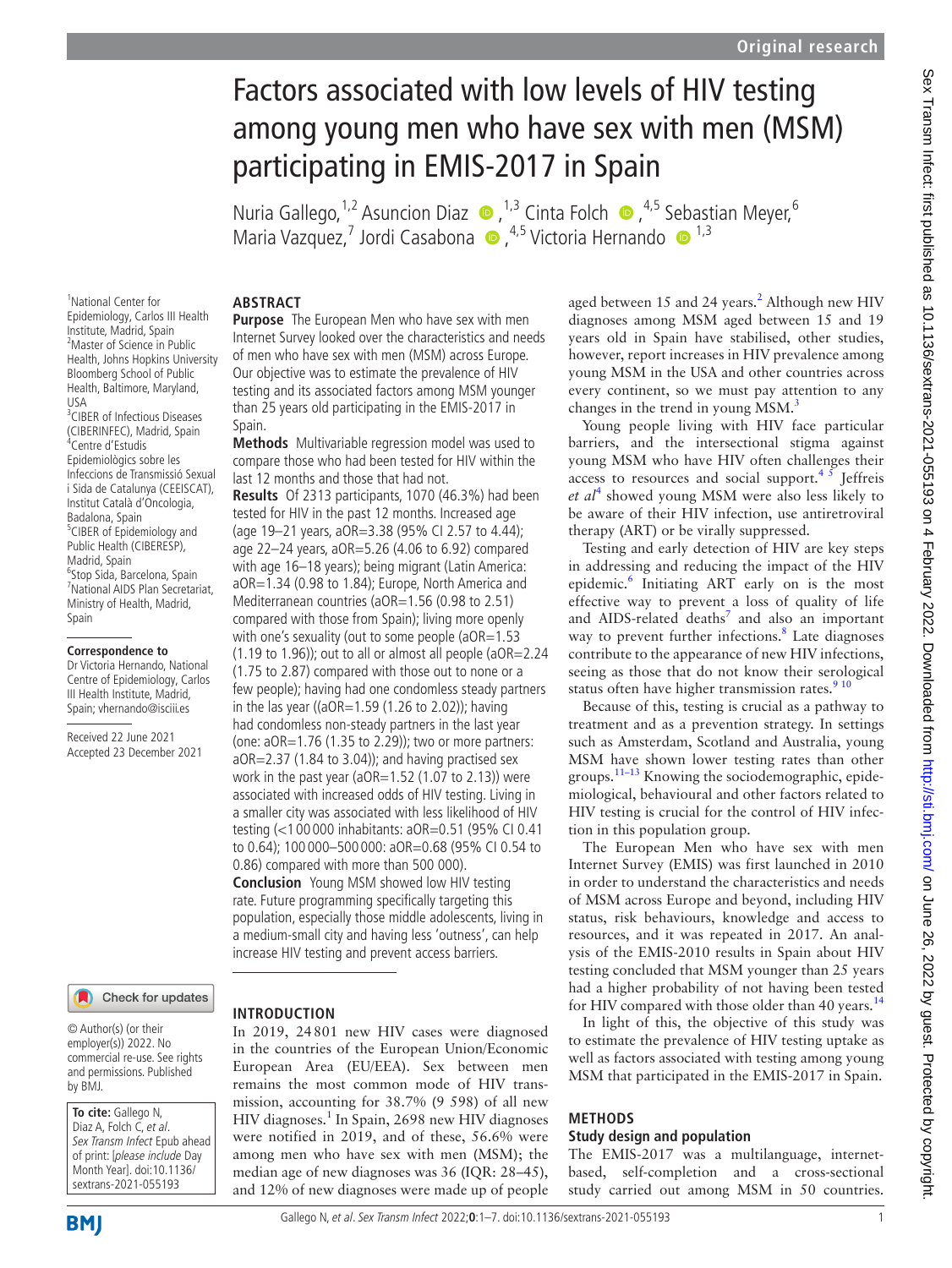Participants were recruited through dating apps, Facebook, Twitter, Instagram and a variety of local online promotion, through website banners. Participants received no financial incentives. The survey was totally anonymous; no personal identifying information was collected.

In order to be included in the EMIS-2017 study, participants had to self-identify as men, reported having had sexual relations with other men and/or being attracted by men, indicated having understood the nature and purpose of the study and provided consent to participate in the study. People not of legal age for sexual consent in their country (in Spain, less than 16 years old) or that did not live in one of the 50 countries included in the survey were excluded from the study. For the purpose of this analysis, MSM between the ages of 16 and 24 years (both inclusive) (hereinafter 'under 25 years old') that participated in EMIS-2017 and that resided in Spain at the moment of the survey were included.

Data collection took place between October 2017 and January 2018. International and national EMIS-2017 protocols and methodologies have been previously published.<sup>[15 16](#page-6-3)</sup>

### **Questionnaire and variables of interest**

The questionnaire was divided into five main sections: (1) demographics; (2) morbidities; (3) behaviour; (4) needs; and  $(5)$  interventions.<sup>[16](#page-6-4)</sup> For this analysis, the outcome of interest was HIV testing history within the last 12 months. Other variables included in the analysis can be classified into three categories:

- ► Sociodemographic characteristics included age group (16–18; 19–21; and 22–24 years), inhabitants at place of residence (more than 500 000; 100000 and 500 000; less than 100 000), region of birth (Spain; Latin America; other European, North American or Mediterranean country; other), employment status (employed; student; other (unemployed, long-term sick, whatever situation different from the prior ones)), sexual orientation (gay; bisexual; other) and outness (out to none or few people in their life; out to some; out to all or almost all).
- Sexual and risk behaviours included variables such as number of steady and non-steady partners for condomless anal sex, receiving or giving payment for sex, partnership status (HIV-negative partner, HIV-positive (any viral load), does not know) and HIV status of partner and the use of pre-exposure prophylaxis (PrEP), postexposure prophylaxis (PEP) and stimulant substances during sex (chemsex) in the past 12 months.
- The homonegativity and homophobic violence section included internalised homonegativity measured through the Short Internalized Homonegativity Scale (SIHS),<sup>[17](#page-6-5)</sup> and experiences of intimidation, verbal insults or physical violence due to sexual orientation (never; more than 12 months ago; within the past 12 months). The SIHS was calculated by asking participants seven items related to their comfort with their own homosexuality and others' homosexuality. This scale was only displayed to a random sample of participants. Each item was scored on a scale of 0 (most comfortable) to 6 (least comfortable), and the average for each participant was calculated. An SIHS score above 1 (median value of the scale) was considered as indicating some level of internalised homonegativity.

Variables were selected according to prior study in Spain where HIV testing among MSM was evaluated.<sup>[14](#page-6-2)</sup>

## **Analysis**

We conducted a comparative analysis between young MSM that had been tested for HIV within the last 12 months and those that had not. Those participants who had a positive HIV test previous the last 12 months were excluded of this analysis.

The prevalence of having an HIV test within the past 12 months was calculated according to the young MSM's characteristics. Multivariable logistic regression was used to calculate adjusted ORs and their 95%CIs to evaluate the association of young MSM's characteristics with having an HIV test within the past 12 months.

Predictive modelling was performed, and variables with a p value lower than 0.07 were retained in the multivariable model. The analysis was conducted using Stata 16.0.

### **RESULTS**

A total of 10652 participants in the EMIS-2017 lived in Spain, and 2313 (21.7%) of them were younger than 25 years old. Their characteristics are shown in [table](#page-2-0) 1.

The median age of participants was 21 (IQR: 19–23). The majority of them were Spanish (85.1%), lived in settlements with less than 500000 inhabitants (58.1%) and were students (73.2%). A total of 70.3% described their sexual orientation as gay, and 40.7% of respondents described that all or almost all of the people in their lives know their sexual orientation.

Concerning sexual risk behaviours for HIV in the last 12 months, 4.4% of participants reported condomless sexual intercourse with two or more steady partners and 20.9% with two or more non-steady partners. Around 2.2% reported having paid for sex and 8.9% received payment in exchange for sex. A total of 6.1% had practiced chemsex and 17.3% reported feeling dependent to alcohol.

Only 0.6% reported having used PrEP, although 42.1% said that they were very or quite likely to use PrEP if it were available and affordable. In respect to PEP, 2.3% had used it on at least one occasion.

#### **Internalised homonegativity and negative experiences due to sexual orientation**

A random sample of 1143 participants younger than 25 years old was presented with these questions in order to evaluate an SIHS score. Of these, 420 (36.7%) scored a 1 or below, 515 (45.1%) scored more than one and 208 were unknown. Scores above a 1 indicate the presence of some internalised homonegativity.

Within the last 12 months, 53.0% had experienced intimidation due to their sexual orientation, 35.5% verbal insults and 4.6% physical violence ([table](#page-2-1) 2).

### **HIV testing and diagnoses**

Among all young MSM participants, 37 (1.6%) had been diagnosed with HIV more than 12 months ago.

In the previous 12 months, 1070 (46.3%) had been tested for HIV, of which 16 (1.5%) had received a positive test result. Out of those that had never been tested for HIV ( $n=1206$ ), 642 (53.2%) indicated that they did not know or were not sure where they could get tested.

### **Factors associated with HIV testing**

Factors associated with HIV testing in the previous 12 months are shown in [table](#page-3-0) 3.

Participants aged 19–21 and 22–24 years were more likely (aOR=3.38; 95% CI 2.57 to 4.44and aOR=5.26; 4.00 to 6.92, respectively) to have been tested for HIV within the past 12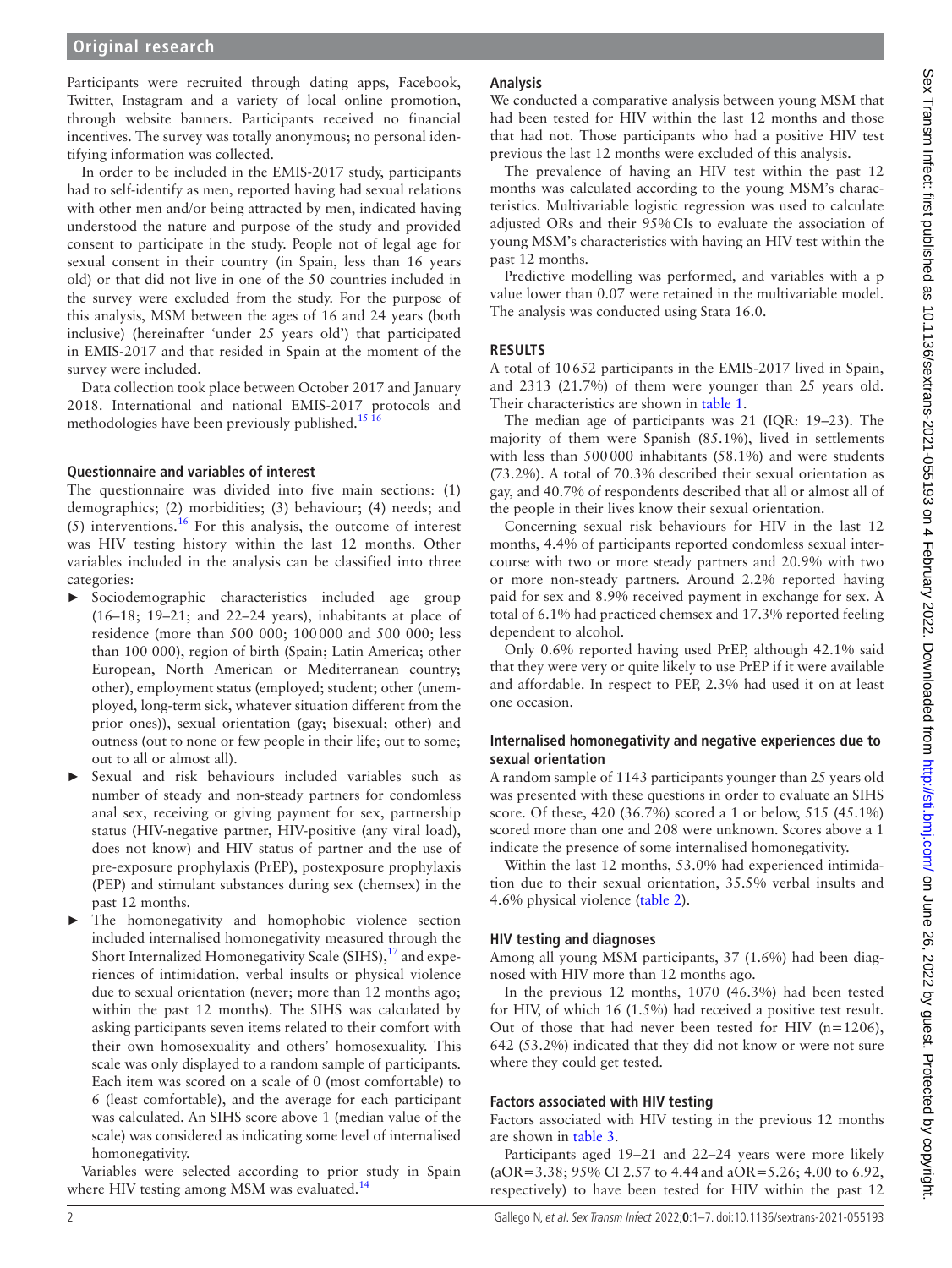## <span id="page-2-0"></span>**Table 1** Sociodemographic characteristics of 2313 MSM younger than 25 participating in EMIS-2017 in Spain (created by the authors)

|                                             |                                         | N    | $\frac{0}{0}$ |
|---------------------------------------------|-----------------------------------------|------|---------------|
| Total                                       |                                         | 2313 | 100           |
| Age (years)                                 | $16 - 18$                               | 498  | 21.5          |
|                                             | $19 - 21$                               | 877  | 37.9          |
|                                             | $22 - 24$                               | 938  | 40.6          |
| Settlement size                             | More than 500000                        | 950  | 41.1          |
|                                             | 100 000 - 500 000                       | 577  | 24.9          |
|                                             | Less than 100 000                       | 769  | 33.2          |
|                                             | Unknown                                 | 17   | 0.7           |
| Region of birth                             | Spain                                   | 1968 | 85.1          |
|                                             | Latin America                           | 236  | 10.2          |
|                                             | Europe, North America,<br>Mediterranean | 101  | 4.4           |
|                                             | Other                                   | 5    | 0.2           |
|                                             | Unknown                                 | 3    | 0.1           |
| <b>Employment status</b>                    | Employed                                | 414  | 17.9          |
|                                             | Student                                 | 1692 | 73.2          |
|                                             | Other*                                  | 189  | 8.1           |
|                                             | Unknown                                 | 18   | 0.8           |
| Sexual orientation                          | Gay                                     | 1626 | 70.3          |
|                                             | <b>Bisexual</b>                         | 494  | 21.4          |
|                                             | Other                                   | 192  | 8.3           |
|                                             | Unknown                                 | 1    | 0.04          |
| Outness (% of people                        | None or few                             | 552  | 23.9          |
| that know they feel                         | Some                                    | 796  | 34.4          |
| attracted to men)                           | All or almost all                       | 941  | 40.7          |
|                                             | Unknown                                 | 24   | 1.0           |
| Condomless intercourse                      | None                                    | 1725 | 74.6          |
| - number of steady                          | One partner                             | 449  | 19.4          |
| partners in the past 12<br>months           | two or more partners                    | 102  | 4.4           |
|                                             | Unknown                                 | 37   | 1.6           |
| Condomless intercourse                      | None                                    | 1432 | 61.9          |
| - number of <i>non-steady</i>               | One partner                             | 327  | 14.1          |
| partners in the past 12<br>months           | Two or more partners                    | 483  | 20.9          |
|                                             | Unknown                                 | 71   | 3.1           |
| Gave payment for sex                        | Never                                   | 2104 | 91.0          |
|                                             | Yes, more than 12 months<br>ago         | 33   | 1.4           |
|                                             | Yes, in the past 12 months              | 50   | 2.2           |
|                                             | Unknown                                 | 126  | 5.4           |
| Received payment for<br>sex                 | <b>Never</b>                            | 1851 | 80.0          |
|                                             | Yes, more than 12 months<br>ago         | 131  | 5.7           |
|                                             | Yes, in the past 12 months              | 207  | 8.9           |
|                                             | <b>Unknown</b>                          | 124  | 5.4           |
| Ever PEP use (only HIV<br>negative, n=2260) | No                                      | 83   | 3.7           |
|                                             | Yes                                     | 53   | 2.3           |
|                                             | Unknown                                 | 2124 | 94.0          |
| Probability of PrEP use                     | Very or quite unlikely                  | 584  | 25.2          |
|                                             | Not sure                                | 685  | 29.7          |
|                                             | Quite or very likely                    | 974  | 42.1          |
|                                             | Unknown                                 | 70   | 3.0           |
| Current PrEP use (only                      | No                                      | 2226 | 98.5          |
| HIV negative, n=2260)                       | Yes                                     | 15   | 0.6           |
|                                             | Unknown                                 | 19   | 0.8           |
|                                             |                                         |      | Continued     |

| <b>Table 1</b> Continued                |                                 |      |      |
|-----------------------------------------|---------------------------------|------|------|
|                                         |                                 | N    | $\%$ |
| Chemsex                                 | <b>Never</b>                    | 2116 | 91.5 |
|                                         | Yes, in the past 12 months      | 142  | 6.1  |
|                                         | Yes, more than 12 months<br>ago | 27   | 1.2  |
|                                         | Unknown                         | 28   | 1.2  |
| Alcohol dependency in<br>last 12 months | Not alcohol dependent           | 1890 | 81.7 |
|                                         | Alcohol dependent               | 399  | 17.3 |
|                                         | Unknown                         | 24   | 1.0  |

\*Other: unemployed, long-term sick, whatever situation different from the prior ones.

EMIS, European Men who have sex with men Internet Survey; MSM, men who have sex with men; PEP, postexposure prophylaxis; PrEP, pre-exposure prophylaxis.

months than those aged 16–18 years. In terms of settlement size, there were significantly lower testing rates among those living in settlements less than 100 000 (aOR=0.51; 95% CI 0.41 to 0.64) and between 100000 and 500000 (aOR=0.68; 95% CI 0.54 to 0.86) than among those living in places with more than 500000 inhabitants.

Participants born in other countries different Spain were more likely to have been tested for HIV (aOR=1.34; 95% CI 0.98 to 1.84 for those from Latin America; aOR=1.56; 95% CI 0.98 to 2.51 for Europe, North America and Mediterranean countries) than among those from Spain.

Those that were out to some people in their lives  $(aOR=1.53;$ 95% CI 1.19 to 1.96) and those were out to all or almost all people in their lives (aOR=2.24; 95% CI 1.75 to 2.87) were more likely to have been tested than those that were out to none or few people in their lives.

Participants that reported having had condomless sexual intercourse with steady (aOR=1.59; 95% CI 1.26 to 2.02 and aOR=1.44; 95% CI 0.89 to 2.32; regarding one partner and two or more partner, respectively) and non-steady partner (aOR=1.76; 95% CI 1.35 to 2.29 and aOR=2.37; 95% CI 1.84 to 3.04; regarding one partner and two or more partner, respectively) in the previous 12 months reported higher testing rates

<span id="page-2-1"></span>**Table 2** Experiences with homophobia and internalised homonegativity among MSM younger than 25 participating in EMIS-2017 in Spain (created by the authors)

|                                                                     |                         | N(%)        |
|---------------------------------------------------------------------|-------------------------|-------------|
| Internalised homonegativity                                         | 1 or less               | 420 (36.7)  |
| (SIHS score, >1=homonegativity)                                     | Greater than 1          | 515(45.1)   |
| $(n=1143)$                                                          | Unknown                 | 208 (18.2)  |
| Experienced intimidation due to                                     | Never                   | 659 (28.5)  |
| sexual orientation (n=2313)                                         | More than 12 months ago | 412 (17.8)  |
|                                                                     | In the last 12 months   | 1226 (53.0) |
|                                                                     | Unknown                 | 16(0.7)     |
| Experienced verbal insults due to<br>sexual orientation (n=2313)    | <b>Never</b>            | 708 (30.6)  |
|                                                                     | More than 12 months ago | 763 (33.0)  |
|                                                                     | In the last 12 months   | 821 (35.5%  |
|                                                                     | Unknown                 | 21(0.9)     |
| Experienced physical violence due to<br>sexual orientation (n=2313) | Never                   | 1905 (82.4) |
|                                                                     | More than 12 months ago | 286 (12.4)  |
|                                                                     | In the last 12 months   | 105 (4.6)   |
|                                                                     | Unknown                 | 17 (0.7%    |

EMIS, European Men who have sex with men Internet Survey; MSM, men who have sex with men; SIHS, Short Internalized Homonegativity Scale.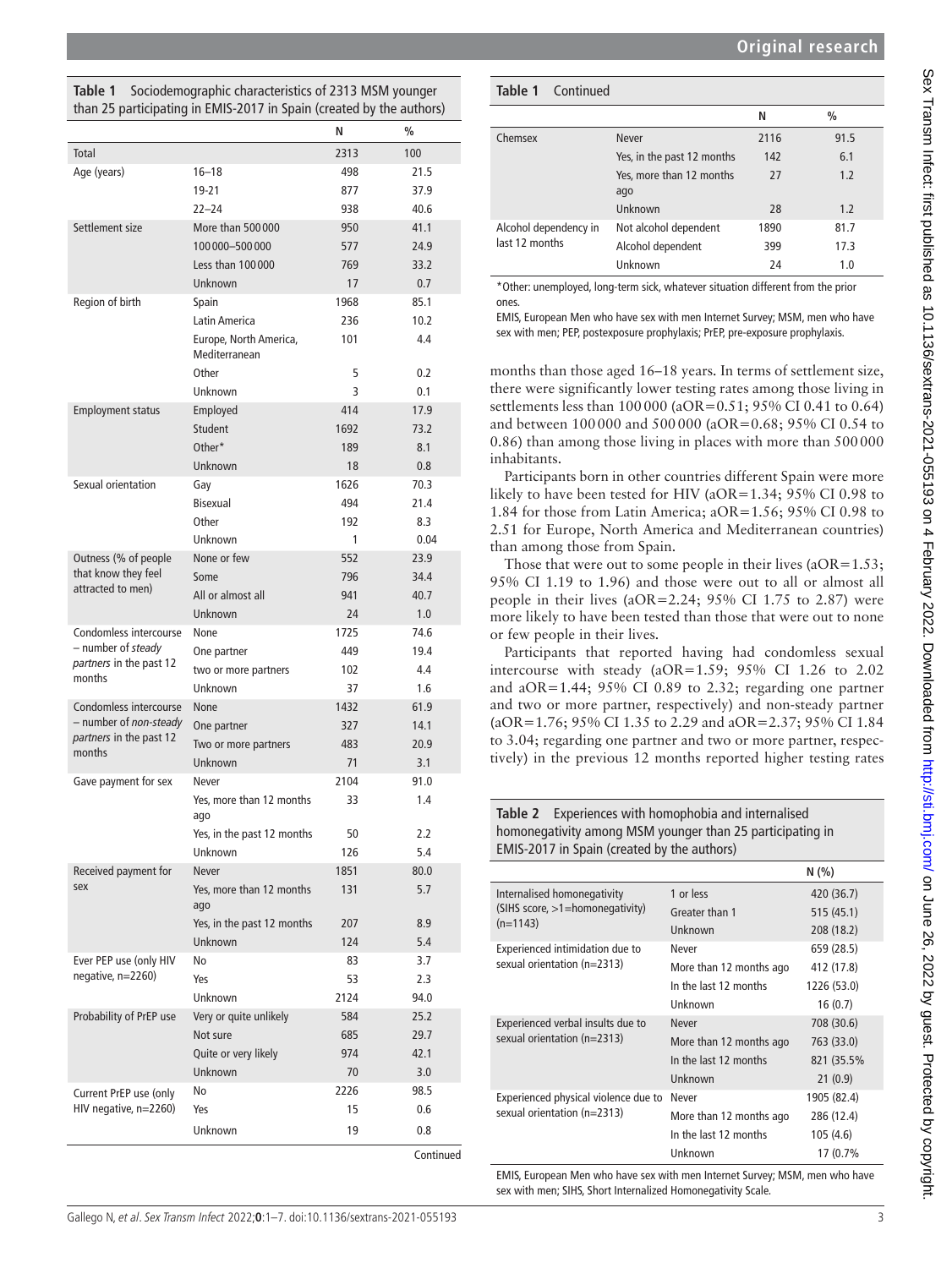<span id="page-3-0"></span>**Table 3** Factors associated with HIV testing within the previous 12 months among MSM younger than 25 participating in EMIS-2017 in Spain (created by the authors)

|                                                                                   | HIV testing within the past 12 months |                       |         |                      |           |
|-----------------------------------------------------------------------------------|---------------------------------------|-----------------------|---------|----------------------|-----------|
|                                                                                   | Yes(n/N (%))                          | cOR (95% CI)          | P value | aOR (95% CI)         | P value   |
| Age (years)                                                                       |                                       |                       |         |                      |           |
| $16 - 18$                                                                         | 102/498 (20.48)                       | Ref                   |         | Ref                  |           |
| $19 - 21$                                                                         | 414/873 (47.42)                       | 3.50 (2.71 to 4.52)   | < 0.001 | 3.38 (2.57 to 4.44)  | < 0.001   |
| $22 - 24$                                                                         | 554/905 (61.22)                       | 6.13 (4.75 to 7.91)   | < 0.001 | 5.26 (4.00 to 6.92)  | < 0.001   |
| Settlement size                                                                   |                                       |                       |         |                      |           |
| More than 500000                                                                  | 539/928 (58.08)                       | Ref                   |         | Ref                  |           |
| 100 000 - 500 000                                                                 | 254/567 (44.80)                       | 0.59 (0.47 to 0.72)   | < 0.001 | 0.68 (0.54 to 0.86)  | 0.001     |
| Less than 100 000                                                                 | 270/764 (35.34)                       | 0.39 (0.32 to 0.48)   | < 0.001 | 0.51 (0.41 to 0.64)  | < 0.001   |
| Region of birth                                                                   |                                       |                       |         |                      |           |
| Spain                                                                             | 870/1941 (44.82)                      | Ref                   |         | Ref                  |           |
| Latin America                                                                     | 134/228 (58.77)                       | 1.75 (1.33 to 2.32)   | < 0.001 | 1.34 (0.98 to 1.84)  | 0.066     |
| Europe, North America, Mediterranean                                              | 60/99 (60.61)                         | 1.89 (1.25 to 2.86)   | 0.002   | 1.56 (0.98 to 2.51)  | 0.064     |
| Other                                                                             | 4/5 (80.00)                           | 4.92 (0.55 to 44.13)  | 0.154   | 5.20 (0.55 to 49.04) | 0.149     |
| <b>Employment status</b>                                                          |                                       |                       |         |                      |           |
| Employed                                                                          | 240/396 (60.61)                       | Ref                   |         |                      |           |
| Student                                                                           | 725/1678 (43.21)                      | 0.49 (0.40 to 0.62)   | < 0.001 |                      |           |
| Other                                                                             | 97/184 (52.72)                        | 0.72 (0.51 to 1.03)   | 0.074   |                      |           |
| Sexual orientation                                                                |                                       |                       |         |                      |           |
| Gay                                                                               | 810/1593 (50.85)                      | Ref                   |         |                      |           |
| <b>Bisexual</b>                                                                   | 184/492 (37.40)                       | 0.58 (0.47 to 0.71)   | < 0.001 |                      |           |
| Other                                                                             | 75/190 (39.47)                        | 0.63 (0.46 to 0.86)   | 0.003   |                      |           |
| Outness (% of people that know they feel attracted to men)                        |                                       |                       |         |                      |           |
| None or few                                                                       | 172/549 (31.33)                       | Ref                   |         | Ref                  |           |
| Some                                                                              | 358/789 (45.37)                       | 1.82 (1.45 to 2.29)   | < 0.001 | 1.53 (1.19 to 1.96)  | 0.001     |
| All or almost all                                                                 | 531/914 (58.10)                       | 3.04 (2.43 to 3.80)   | < 0.001 | 2.24 (1.75 to 2.87)  | < 0.001   |
| Condomless intercourse -number of steady partners in the past 12 months           |                                       |                       |         |                      |           |
| None                                                                              | 716/1700 (42.12)                      | Ref                   |         | Ref                  |           |
| One partner                                                                       | 271/438 (61.87)                       | 2.23 (1.80 to 2.77)   | < 0.001 | 1.59 (1.26 to 2.02)  | < 0.001   |
| Two or more partner                                                               | 65/101 (64.36)                        | 2.48 (1.63 to 3.77)   | < 0.001 | 1.44 (0.89 to 2.32)  | 0.133     |
| Condomless intercourse - number of non-steady partners in the past 12 months      |                                       |                       |         |                      |           |
| None                                                                              | 545/1414 (38.54)                      | Ref                   |         | Ref                  |           |
| One partner                                                                       | 178/323 (55.11)                       | 1.96 (1.53 to 2.50)   | < 0.001 | 1.76 (1.35 to 2.29)  | < 0.001   |
| Two or more partner                                                               | 312/469 (66.52)                       | 3.17 (2.54 to 3.95)   | < 0.001 | 2.37 (1.84 to 3.04)  | < 0.001   |
| Gave payment for sex                                                              |                                       |                       |         |                      |           |
| Never                                                                             | 1.010/2068 (48.84)                    | Ref                   |         |                      |           |
| Yes, more than 12 months ago                                                      | 12/33 (36.36)                         | 0.60 (0.30 to 1.22)   | 0.159   |                      |           |
| Yes, in the past 12 months                                                        | 26/49 (53.06)                         | 1.19 (0.67 to 2.11)   | 0.541   |                      |           |
| Received payment for sex                                                          |                                       |                       |         |                      |           |
| Never                                                                             | 856/1829 (46.80)                      | Ref                   |         | Ref                  |           |
| Yes, more than 12 months ago                                                      | 74/124 (59.68)                        | 1.68 (1.16 to 2.44)   | 0.006   | 1.06 (0.71 to 1.60)  | 0.764     |
| Yes, in the past 12 months                                                        | 119/199 (59.80)                       | 1.69 (1.26 to 2.28)   | 0.001   | 1.52 (1.07 to 2.17)  | 0.019     |
| Stable partner                                                                    |                                       |                       |         |                      |           |
| No or not sure                                                                    | 905/1976 (45.80)                      | Ref                   |         |                      |           |
| Yes                                                                               | 164/296 (55.41)                       | 1.47 (1.15 to 1.88)   | 0.002   |                      |           |
| Number and gender of current steady partners (between those with steady partners) |                                       |                       |         |                      |           |
| One or more men                                                                   | 158/278 (56.83)                       | Ref                   |         |                      |           |
| Other                                                                             | 6/18(33.33)                           | 0.38 (0.14 to 1.04)   | 0.06    |                      |           |
| HIV-positive steady partner (between those with steady partners)                  |                                       |                       |         |                      |           |
| No, HIV-negative partner                                                          | 148/251 (58.96)                       | Ref                   |         |                      |           |
| Yes (any viral load)                                                              | 9/10 (90.00)                          | 6.26 (0.78 to 50.20)  | 0.084   |                      |           |
| Does not know                                                                     | 2/19 (10.53)                          | $0.08$ (0.02 to 0.36) | 0.001   |                      |           |
| Chemsex use                                                                       |                                       |                       |         |                      |           |
| Never                                                                             | 959/2089 (45.91)                      | Ref                   |         |                      |           |
|                                                                                   |                                       |                       |         |                      |           |
| Yes, more than 12 months ago                                                      | 17/132 (62.96)                        | 2.00 (0.91 to 4.40)   | 0.083   |                      |           |
|                                                                                   |                                       |                       |         |                      | Continued |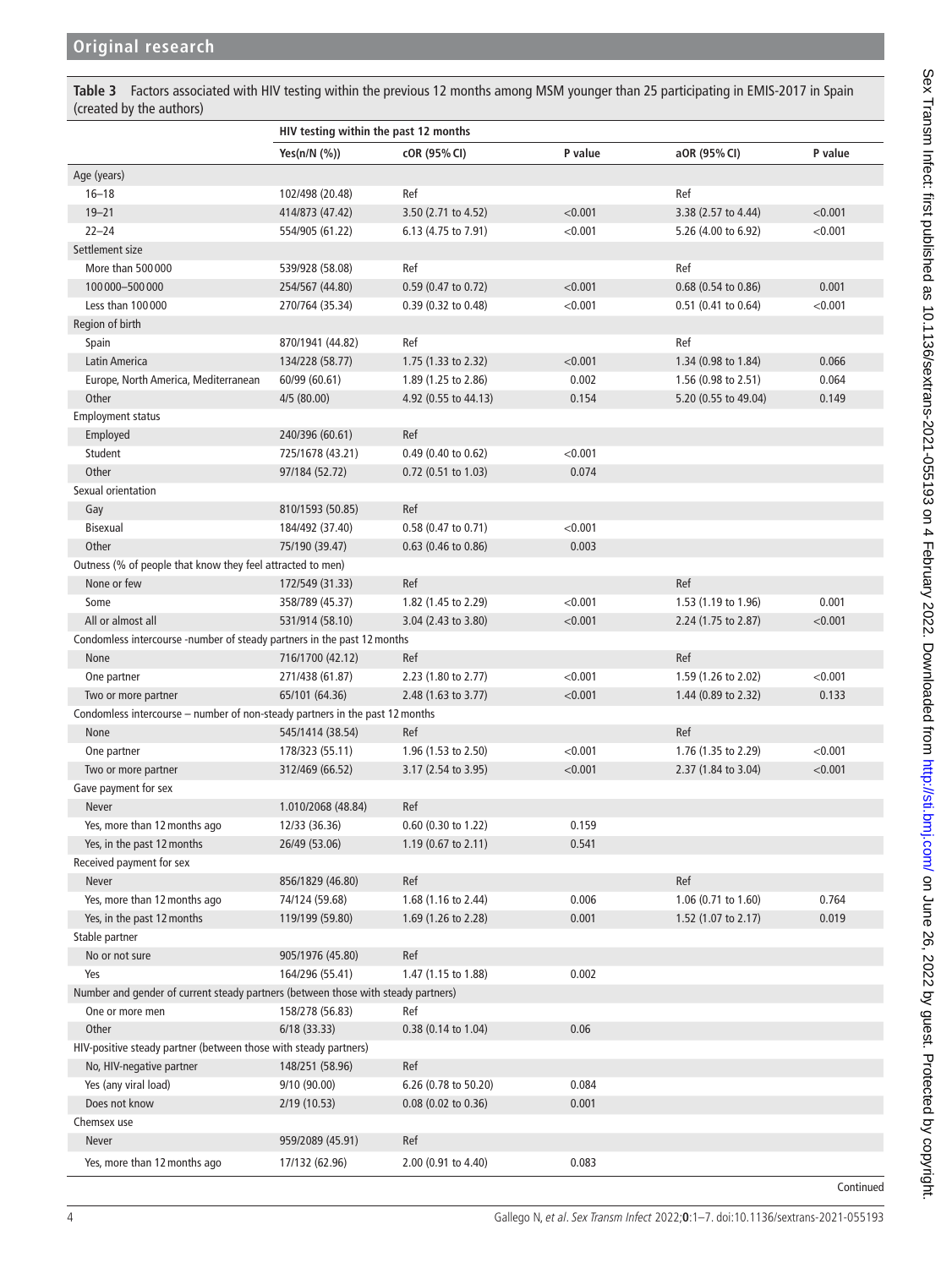#### **Table 3** Continued

|                                                             | HIV testing within the past 12 months |                       |         |              |         |  |
|-------------------------------------------------------------|---------------------------------------|-----------------------|---------|--------------|---------|--|
|                                                             | Yes $(n/N \ (%)$                      | cOR (95% CI)          | P value | aOR (95% CI) | P value |  |
| Yes, in the last 12 months                                  | 85/132 (64.39)                        | 2.11 (1.46 to 3.05)   | < 0.001 |              |         |  |
| Internalised homonegativity (SIHS score, >1=homonegativity) |                                       |                       |         |              |         |  |
| One or less                                                 | 227/414 (54.83)                       | Ref                   |         |              |         |  |
| Greater than 1                                              | 221/505 (43.76)                       | $0.64$ (0.49 to 0.83) | 0.001   |              |         |  |
| Experienced intimidation due to sexual orientation          |                                       |                       |         |              |         |  |
| Never                                                       | 270/649 (41.60)                       | Ref                   |         |              |         |  |
| More than 12 months ago                                     | 218/405 (53.83)                       | 1.64 $(1.27$ to 2.10) | < 0.001 |              |         |  |
| In the last 12 months                                       | 576/1206 (47.76)                      | 1.28 (1.06 to 1.56)   | 0.011   |              |         |  |
| Experienced verbal insults due to sexual orientation        |                                       |                       |         |              |         |  |
| Never                                                       | 297/700 (42.43)                       | Ref                   |         |              |         |  |
| More than 12 months ago                                     | 382/748 (51.07)                       | 1.42 (1.15 to 1.74)   | 0.001   |              |         |  |
| In the last 12 months                                       | 382/807 (47.34)                       | 1.22 (0.99 to 1.50)   | 0.056   |              |         |  |
| Experienced physical violence due to sexual orientation     |                                       |                       |         |              |         |  |
| Never                                                       | 863/1875 (46.03)                      | Ref                   |         |              |         |  |
| More than 12 months ago                                     | 147/280 (52.50)                       | 1.30(1.01 to 1.67)    | 0.043   |              |         |  |
| In the last 12 months                                       | 54/104 (51.92)                        | 1.27 (0.85 to 1.88)   | 0.241   |              |         |  |

EMIS, European Men who have sex with men Internet Survey; MSM, men who have sex with men.

than those that had had none steady or non-steady condomless partner. Those that reported having received payment for sex in the previous 12 months had higher testing rates ( $aOR=1.52$ ; 95% CI 1.07 to 2.17) than those that had never received payment for sex or had done so more than 12 months ago.

Variables such as sexual orientation, internalised homonegativity and having experienced intimidation due to sexual orientation were found to be associated with HIV testing uptake in the bivariate analysis but did not reach statistical significance after adjusting for other variables in the multivariate model.

### **DISCUSSION**

Nearly half of the young MSM participating in the EMIS-2017 had been tested HIV within the last 12 months, a similar proportion as in other studies<sup>18-20</sup> and clearly fewer than the 79.2% reported by the overall participants in EMIS-2017 in Spain.<sup>[21](#page-6-7)</sup>

Participants aged 22–24 years, those living in larger cities and those that were more 'out' in terms of their sexuality were more likely to have had an HIV test. The associations between HIV testing and age, as well as living in larger cities, were consistent with previous studies and may have been due to these factors allowing a greater involvement in MSM communities and exposure to sexual partners. $^{22}$  $^{22}$  $^{22}$  Living in an urban area may also facilitate access to prevention and testing services. $^{23}$  Other studies have found that the association between living in a metropolitan area and higher HIV testing can be explained by other varia-bles, such as condomless intercourse with non-steady partners.<sup>[19](#page-6-10)</sup> Regarding our results, this variable was also associated independently with having an HIV test. Some studies have found that identifying as gay, as compared with identifying as bisexual or any other sexual identity, was associated with a higher likeli-hood of HIV testing.<sup>[24](#page-6-11)</sup> However, within our model sexual orientation was not found to be related to testing uptake once we adjusted for outness. Our hypothesis is that those participants who shown a higher sexual orientation disclosure (or outness) have less stigma and fear and more social and family support, so they could cope with any result of HIV test.

Participants from Latin America or Europe, North America and Mediterranean countries showed higher percentages of HIV testing than those from Spain. This reflected results from similar likely to be tested.<sup>19 25</sup> Migration for sexual orientation reasons is frequent in Spain due to there are laws against discrimination based on sexual orientation and an expanding LGBT collaborative networks. This subset of young migrant MSM may be more aware of the risk of HIV acquisition, showing an increasing probability of HIV testing than young Spanish MSM counterpart. Our analysis showed an increased chance of having been tested

studies, where those born outside of the country were more

for HIV if the participant had had condomless intercourse with steady and non-steady partners or had received payment for sex within the past 12 months. The relationship between these two risk behaviours and higher testing suggested that adolescents and other young MSM were aware of the risk introduced by these behaviours.

Although variables such as chemsex gave payment for sex and alcohol use were not significantly associated with HIV testing within our study in the multivariable model, it is important to consider that the young age of our sample made them particularly vulnerable to these risky behaviours. Almost 9% of participants had received payment for sex within the past 12 months. Meanwhile, 6.1% had practiced chemsex and 2.2% had given payment for sex within that time period.

These proportions were low but not negligible. These data suggested that very risky behaviours are beginning early in the life of these young MSM and could become maintained or heightened over time that might affect their ability to use protective behaviours (negotiate or use of condoms with their partners). Drug and alcohol use among adolescents in Spain has been identified as a prevalent issue before. Between 2018 and 2019, the average teen began drinking alcohol at 14 years old. An estimated 58.5% of youth aged 14–18 years consume alcohol, 19.3% cannabis, 6.1% hypnosedatives and 2.4% cocaine.<sup>26</sup> Prior studies had not found consistent results on how practising chemsex affects HIV testing uptake, with some studies indicating that testing increases and others that it decreases.<sup>22 24</sup> Future studies looking to explore these practices, why they happen at high rates and their association with HIV testing should use specific sampling strategies to target these groups. Preventive programmes should target this age group and other young adolescents and could perhaps be integrated into the educational system.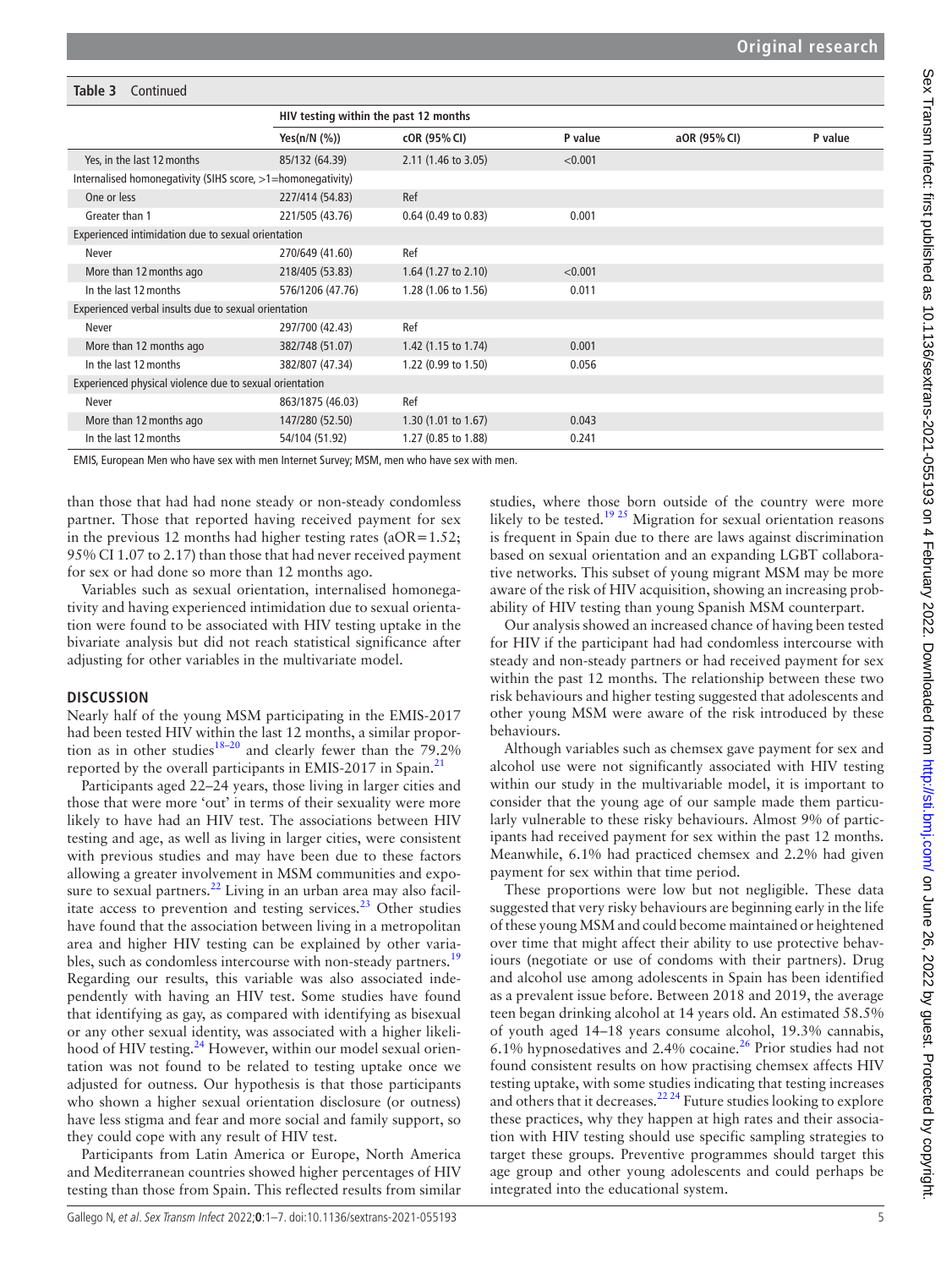The low HIV testing rate among young MSM makes it clear that further outreach focused on this group is needed. Within the past 12 months, 53.0% of respondents reported having experienced intimidation due to their sexual orientation, while 35.5% had experienced verbal insults and 4.6% physical violence. Given that there is a high degree of stigma and discrimination, testing facilities need to be places where adolescents are comfortable and do not feel stigmatised, since stigma may act as envi-ronmental barriers to testing access among adolescents.<sup>[27](#page-6-13)</sup> This includes making all resources and testing facilities more MSM friendly. Other approaches to increase access to testing such as HIV self-test have been rolled among MSM.<sup>[28 29](#page-6-14)</sup> However, this initiative seems to be more acceptable among older than young  $MSM.<sup>30</sup>$  $MSM.<sup>30</sup>$  $MSM.<sup>30</sup>$ 

An important limitation to consider regarding this analysis is that the study used a convenience sample, and results may thus not be representative of all MSM in Spain. For example, men that do not use the apps or websites are not well represented within the sample, given that more than 70% of the sample was recruited using that method. $21$  Although since the analysis is among young population, this bias is minimised. It is also important to consider that these data are cross-sectional and self-reported and thus may be affected by recall and desirability bias. However, the survey was self-administered that may have reduced social desirability bias in many instances. Similarly, the temporal relationship between variables cannot be fully established given the cross-sectional nature of the survey. In order to minimise the effect of this, all variables that had temporal information were analysed as whether a participant had experienced the event within the previous 12 months or not. The outcome of interest, HIV testing, was also measured in this way, giving our analysis a consistent time frame. The large sample size achieved allowed for this study to conduct a thorough analysis on subgroups and among participants recruited across Spain.

To our knowledge, no studies in Spain has assessed having HIV test among younger MSM. Increasing HIV testing among the youngest group of MSM is a key essential step to link them to prevention and care services and prevent future infections. $7-10$ Understanding what factors are associated with higher and lower testing uptake can help inform outreach campaigns and counselling to achieve higher testing rates and reach the populations that are not receiving HIV testing. Tailoring testing outreach strategies to each target age group is critical, and research on what factors are driving testing rates among each group is needed in order to inform these programmes.<sup>18</sup> Informational campaigns should focus on environments where the youngest groups can be reached, for example, by integrating this information into sex education curricula at high school. Overall, more research is needed to fully understand the unique experiences and challenges of young MSM regarding to HIV testing and

### **Key messages**

- ► Less than half of young men who have sex with men (MSM) participating in the European Men who have sex with men Internet Survey (EMIS) 2017 in Spain had been tested for HIV, despite they reported risky behaviours for HIV acquisition.
- ► Identified demographic and behavioural determinants could help to improve HIV testing programmes on this group.
- ► EMIS-2017 has generated useful information to understand the practices and needs of the group of gay men, bisexuals and other MSM.

HIV risk behaviours. Future programmes specifically target to this population from a combination prevention perspective and using a multilevel intervention strategy are crucial to increase HIV testing and address the factors and experiences that are preventing young MSM from reaching the resources they need. Where and how HIV test is performed may condition the decision to repeat it later. This is important for preventing risk behaviours and for promoting the overall sexual health among the youth.

#### **Handling editor** Sevgi O Aral

**Acknowledgements** We begin by thanking all of the men who took part in European Men who have sex with men Internet Survey (EMIS) 2017. EMIS-2017 is coordinated by Sigma Research at the London School of Hygiene and Tropical Medicine (LSHTM) in association with the Robert Koch Institute (RKI) in Berlin. EMIS core team @ Sigma Research (LSHTM): Dr Axel J Schmidt, Dr Ford Hickson, David Reid and Peter Weatherburn; in association with Dr Uli Marcus and Dr Susanne B Schink @ RKI. We would like to thank all our partners for being part of something huge. In Europe: PlanetRomeo, European AIDS Treatment Group, Eurasian Coalition on Male Health, European Centre for Disease Prevention and Control, European Monitoring Centre for Drugs & Drug Addiction and European Commission (DG SANTE). In Spain: Stop Sida, CEEISCAT, National AIDS Plan Secretariat, Ministry of Health.

**Contributors** All authors have made substantial contributions to the work, have drafted the work or revised it critically for important intellectual content and have approved the final version of the manuscript.

**Funding** EMIS-2017 was carried out as part of ESTICOM, under service contract 2015 71 01 with The Consumers, Health, Agriculture and Food Executive Agency (Chafea), acting under powers delegated by the Commission of the European Union. The contract arises from Call for Tender No. Chafea/2015/Health/38.

**Competing interests** None declared.

**Patient consent for publication** Not applicable.

**Ethics approval** This study involves human participants and was approved by EMIS-2017 received a favourable ethical opinion from the Observational Research Ethics Committee at the LSHTM (review reference 14421 /RR/8805) on 31 July 2017. Participants gave informed consent to participate in the study before taking part.

**Provenance and peer review** Not commissioned; externally peer reviewed.

**Data availability statement** Data are available on reasonable request.

#### **ORCID iDs**

Asuncion Diaz <http://orcid.org/0000-0002-8309-4270> Cinta Folch <http://orcid.org/0000-0001-8400-2668> Jordi Casabona<http://orcid.org/0000-0003-4816-5536> Victoria Hernando <http://orcid.org/0000-0003-2762-4924>

### **REFERENCES**

- <span id="page-5-0"></span>1 European Centre for Disease Prevention and Control. Hiv/Aids surveillance in Europe:2019 data. Stockholm: ECDC, 2020.
- <span id="page-5-1"></span>2 Unidad de Vigilancia del VIH y conductas de riesgo. Vigilancia epidemiológica del VIH Y SidA en España. Sistema de Información sobre Nuevos Diagnósticos de VIH Y Registro Nacional de Casos de SidA. Madrid: Centro Nacional de Epidemiología-Instituto de Salud Carlos III/Plan Nacional sobre El sida-S.G. de Promoción de la Salud Y Vigilancia en Salud Pública 2020.
- <span id="page-5-2"></span>3 Beyrer C, Sullivan P, Sanchez J, et al. The increase in global HIV epidemics in MSM. [AIDS](http://dx.doi.org/10.1097/01.aids.0000432449.30239.fe) 2013;27:2665–78.
- <span id="page-5-3"></span>4 Jeffries WL, Greene KM, Paz-Bailey G, et al. Determinants of HIV incidence disparities among young and older men who have sex with men in the United States. AIDS [Behav](http://dx.doi.org/10.1007/s10461-018-2088-3) 2018;22:2199–213.
- 5 Raifman J, Beyrer C, Arrington-Sanders R. Hiv education and sexual risk behaviors among young men who have sex with men. [LGBT Health](http://dx.doi.org/10.1089/lgbt.2017.0076) 2018;5:131-8.
- <span id="page-5-4"></span>6 World Health Organization. Programmatic update: antiretroviral treatment as prevention (TASP) of HIV and TB. Geneva: WHO, 2012.
- <span id="page-5-5"></span>7 Croxford S, Kitching A, Desai S, et al. Mortality and causes of death in people diagnosed with HIV in the era of highly active antiretroviral therapy compared with the general population: an analysis of a national observational cohort. Lancet Public [Health](http://dx.doi.org/10.1016/S2468-2667(16)30020-2) 2017;2:e35–46.
- <span id="page-5-6"></span>8 Skarbinski J, Rosenberg E, Paz-Bailey G, et al. Human immunodeficiency virus transmission at each step of the care continuum in the United States. JAMA Intern [Med](http://dx.doi.org/10.1001/jamainternmed.2014.8180) 2015;175:588–96.